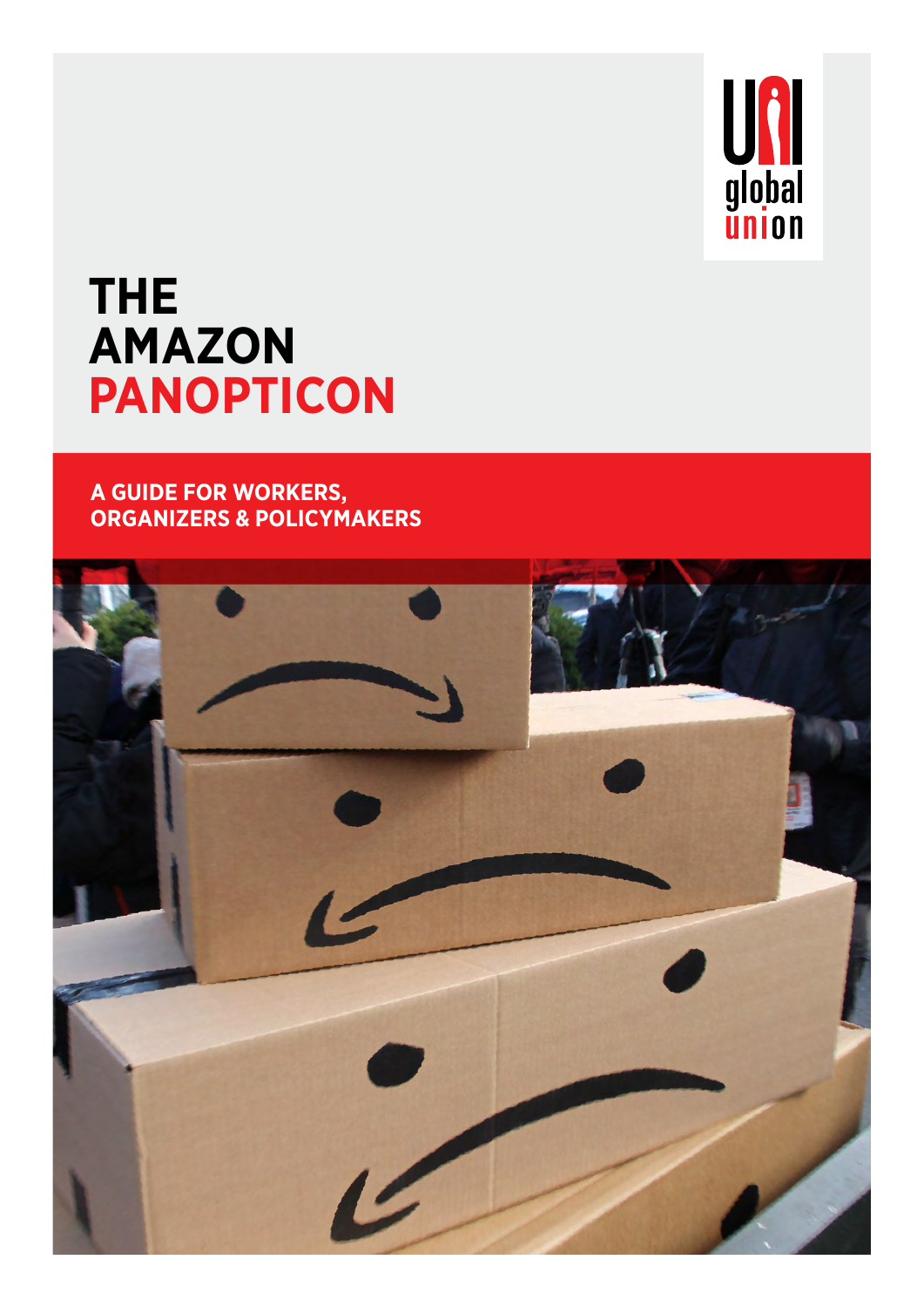# **Contents**

| <b>INTRODUCTION</b>                                                                   | 3              |
|---------------------------------------------------------------------------------------|----------------|
| WHY IS AMAZON A PANOPTICON?                                                           | 3              |
| <b>IN THE WAREHOUSE</b>                                                               | 6              |
| <b>MONITORING PRODUCTIVITY: SCANNERS AND ADAPT</b>                                    | 6              |
| <b>IDEOLOGICAL CONTROL: CONNECTIONS</b>                                               | $\overline{7}$ |
| AUTOMATING SOCIAL DISTANCING: DISTANCE ASSISTANT                                      | 8              |
| <b>SELLING SURVEILLANCE: PANORAMA</b>                                                 | 9              |
| <b>IN TRANSIT</b>                                                                     | 10             |
| NAVIGATING SURVEILLANCE: DELIVERY APPS                                                | 10             |
| <b>EYES ON THE ROAD: DRIVERI CAMERAS</b>                                              | 11             |
| <b>EXTENDING CONTROL</b>                                                              | 12             |
| <b>MAPPING LABOUR ORGANIZING: SPOC</b>                                                | 12             |
| THE PANOPTICON BEYOND THE WORKPLACE: REKOGNITION, RING                                | 1 <sub>3</sub> |
| SHAPING THE FUTURE OF WORKPLACE SURVEILLANCE: AMAZON'S FUTURE AS SEEN THROUGH PATENTS | 14             |
| <b>CONCLUSIONS</b>                                                                    | 15             |
|                                                                                       |                |

This report was authored by Alessandro Delfanti, Lilian Radovac, and Taylor Walker.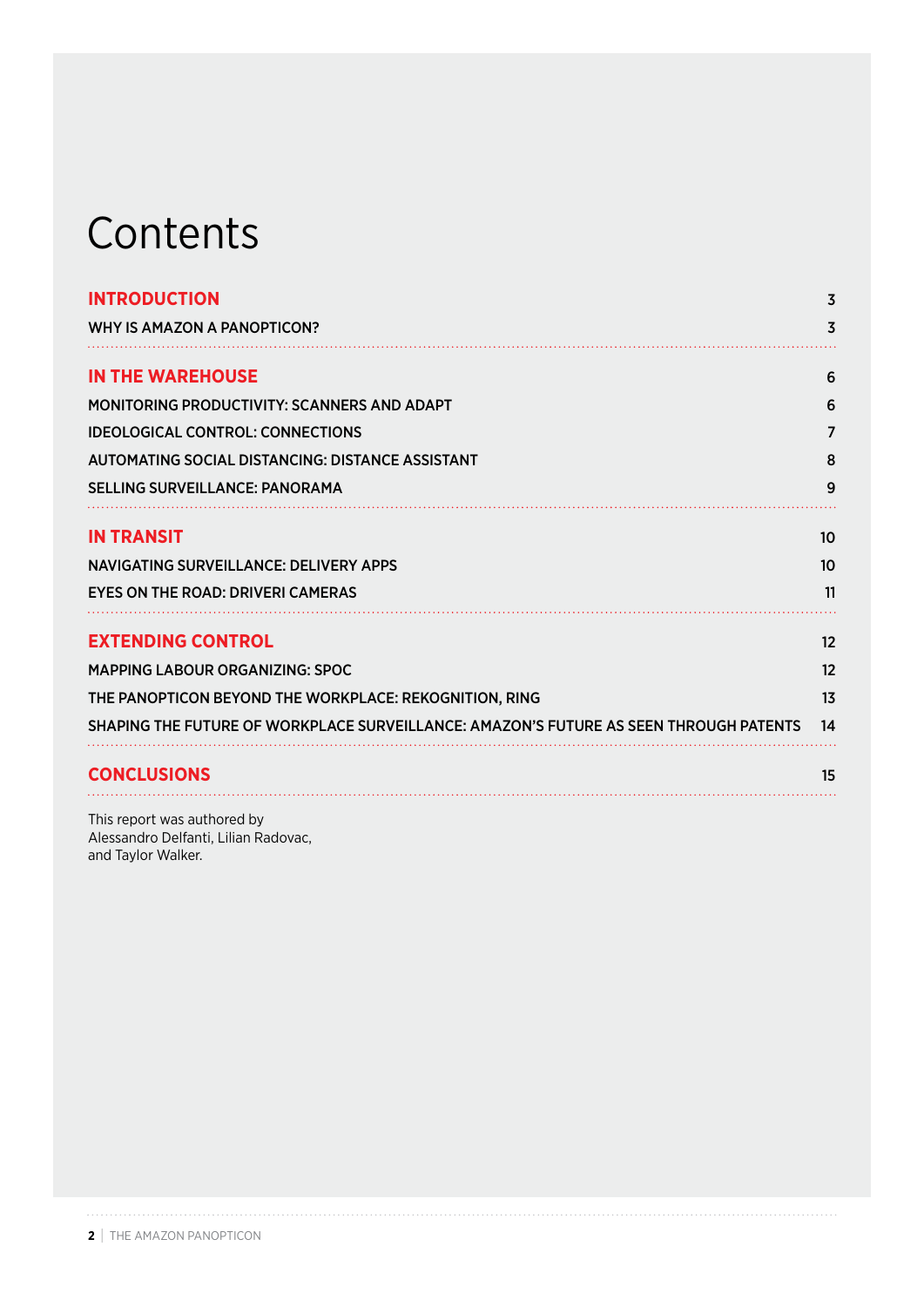## **INTRODUCTION**

When a consumer clicks on an item on Amazon's website, they experience a fast, smooth, and convenient purchasing and delivery process that enables them to have almost instant access to an infinite array of consumer goods. What they don't see are the cascading effects set in motion by that click, which are governed by Amazon's corporate algorithms and fall squarely on the real engine of the company's one-click consumerism model: workers.

The workers who staff Amazon's warehouses (or "fulfillment centers") or deliver its packages experience a form of labour that is controlled and directed by algorithms, which translates into intense pressure to "make rate"—say, to retrieve 100 items per hour from the warehouse's shelves or deliver 30 packages per hour in the streets of Berlin or Barcelona. To pressure its employees to work faster, monitor their compliance with corporate culture, or even spy on union activism, Amazon deploys one of the most intrusive and pervasive systems of workplace surveillance the world has ever known.

The Seattle-based multinational, with its annual revenue of US\$386B in 2020, is one of the world's most powerful corporate entities.<sup>1</sup> And not just because of its financial size. With approximately 200 massive fulfilment centers, as well as a global network of smaller warehouses, Amazon is the second largest private employer in the world. Globally, about 1.3 million workers are employed directly by Amazon, of which over 100,000 are in the European Union. But these numbers don't include the hundreds of thousands of employees who are hired through staffing agencies or misclassified as independent contractors. All are caught up in Amazon's surveillance net.

### "They stalk you by scanner. Every single thing you do, you are being watched!"

American Amazon Warehouse Picker.



### **WHY IS AMAZON A PANOPTICON?**

In his 1975 book *Discipline and Punish,* philosopher Michel Foucault used Jeremy Bentham's panopticon as a symbol of the new techniques of control that emerged with modernity. In the late 18th century, social reformist Bentham designed a circular prison with the cells built around a central tower. The architecture of the panopticon was designed to allow a single security guard to monitor all of the cells from the tower at any time, while the inmates could not tell whether or not they were being watched. In Foucault's words, the prisoner of a panopticon could only assume they were under perpetual observation in this asymmetrical system of surveillance: "He is seen, but he does not see; he is an object of information, never a subject in communication. As a consequence, the inmate police himself for fear of punishment."2

1 Kohan, S. (2021, February 2). Amazon's net profit soars 84% with sales hitting \$386 billion. Forbes. [https://www.forbes.com/sites/shelleykohan/2021/02/02/amazons-net-profit-soars-84-with-sales-hitting-386-billion/?sa=D&sh%3D4e83f4891334&](https://www.forbes.com/sites/shelleykohan/2021/02/02/amazons-net-profit-soars-84-with-sales-hitting-386-billion/?sa=D&sh%3D4e83f4891334&source=editors&usg=AOvVaw0TEZtwopgyNI68cgVgyVqb&ust=1621550746203000&sh=201fb2da1334) [source=editors&usg=AOvVaw0TEZtwopgyNI68cgVgyVqb&ust=1621550746203000&sh=201fb2da1334](https://www.forbes.com/sites/shelleykohan/2021/02/02/amazons-net-profit-soars-84-with-sales-hitting-386-billion/?sa=D&sh%3D4e83f4891334&source=editors&usg=AOvVaw0TEZtwopgyNI68cgVgyVqb&ust=1621550746203000&sh=201fb2da1334)

2 Foucault, M. (1975). *Discipline and punish: The birth of the prison.* Knopf Doubleday.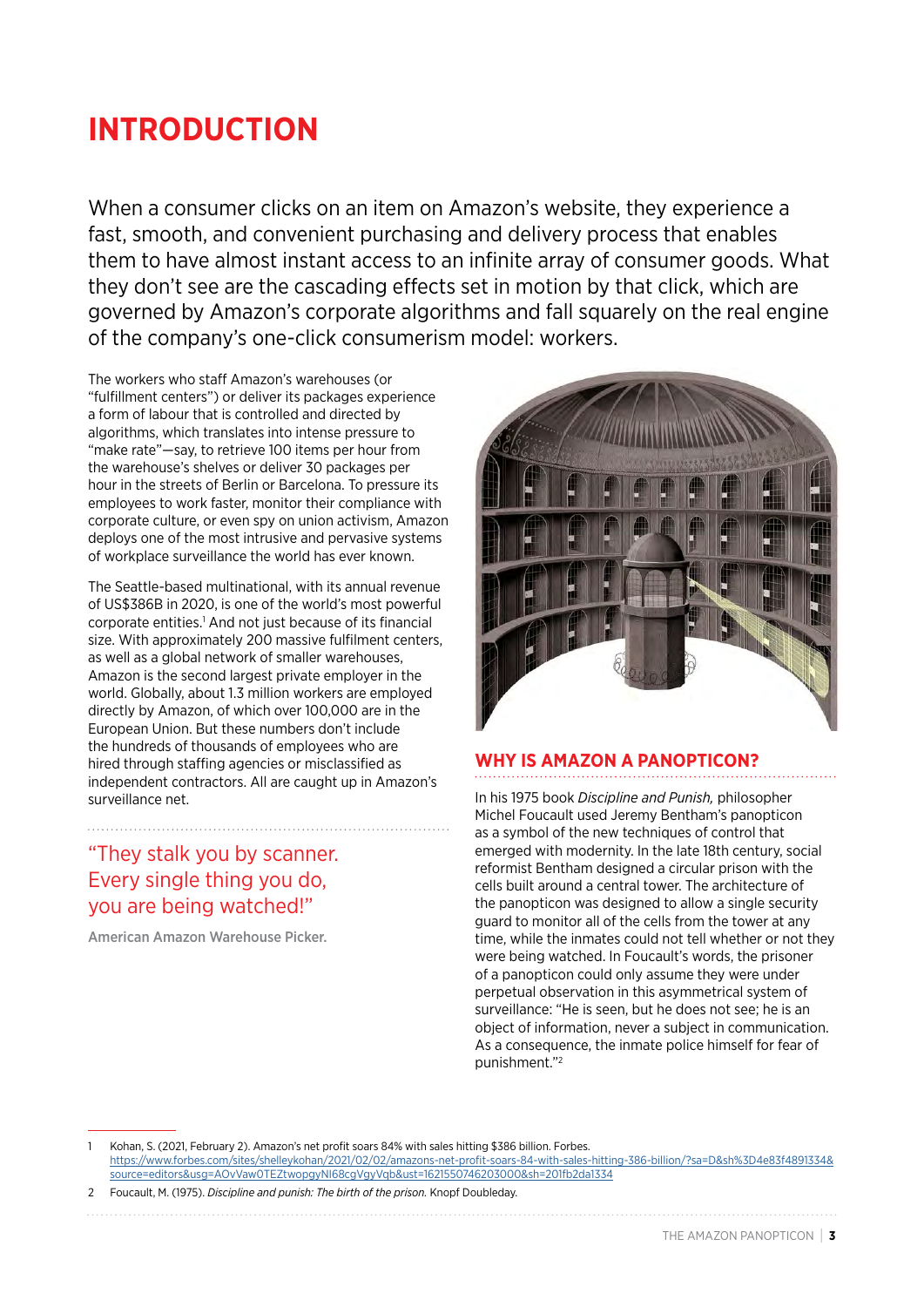Amazon is developing and deploying digital technology that both extends and deepens Foucault's concept of the panopticon. In the warehouses where its commodities are stored, in the cars that deliver packages through its Flex app, in the trucks that move its products around, workers are constantly watched, recorded, their labour measured, and their activities monitored. Other digital companies, including Google and Facebook, have also created systems of pervasive data capture that target users. We all know that just carrying a smartphone in our purse or pocket makes us the unwilling subjects of surveillance systems that generate data from all of our activities—from our purchases to our location—to then analyse and use them, for instance, to target us with advertising. But the workplace is where such pervasive digital surveillance is applied to "captive populations of employees," in the words of Harvard Business School scholar Shoshana Zuboff.3

Pervasive surveillance is much broader than Amazon, of course. In cities and towns everywhere, people are routinely monitored by security cameras, crime apps and biometric devices, so in a sense, the warehouse is just another place where workers encounter ubiquitous digital surveillance. But their relationships with surveillance technology are even more entangled: devices such as the barcode scanners used to retrieve

or record the position of an item on the shelves are key to Amazon's power and control over workers. Workers can't perform their jobs without these technologies, which renders them dependent on the very tools that monitor them. Other technologies used by Amazon only have surveillance purposes. For example, all warehouse workers must pass through full body scanners that monitor them for theft each time they exit the workplace, even for a lunch break, and AI-powered cameras now monitor them for proper social distancing in response to COVID-19 outbreaks in Amazon facilities. All of these technologies operate on a contractual form of power: workers must use, or at least accommodate, the technology or lose their job.

The result is that Amazon workers are unwilling subjects in a sophisticated and all-encompassing experiment in digital surveillance, one that is having disastrous impacts on their bodies and lives. Amazon facilities have industry-leading injury rates, and workers around the world report stress and anxiety as the rhythms of work required by the company force them to avoid hydrating to reduce bathroom breaks, pee in bottles,<sup>4</sup> and take unsafe shortcuts.<sup>5</sup> Widespread precarity in the company's warehouses and delivery networks makes many employees even more vulnerable to surveillance as they strive to get their next contract renewal.



<sup>3</sup> Zuboff, S. (2019). *The age of surveillance capitalism: The fight for a human future at the new frontier of power.* Profile Books, p. 178.

<sup>4</sup> Gurley, L. K. (2021, March 25). Amazon denies workers pee in bottles. Here are the pee bottles. *Motherboard: Tech by Vice*. <https://www.vice.com/en/article/k7amyn/amazon-denies-workers-pee-in-bottles-here-are-the-pee-bottles>

<sup>5</sup> Callahan, P. (2019, September 5). Amazon pushes fast shipping but avoids responsibility for the human cost. *New York Times*. <https://www.nytimes.com/2019/09/05/us/amazon-delivery-drivers-accidents.html>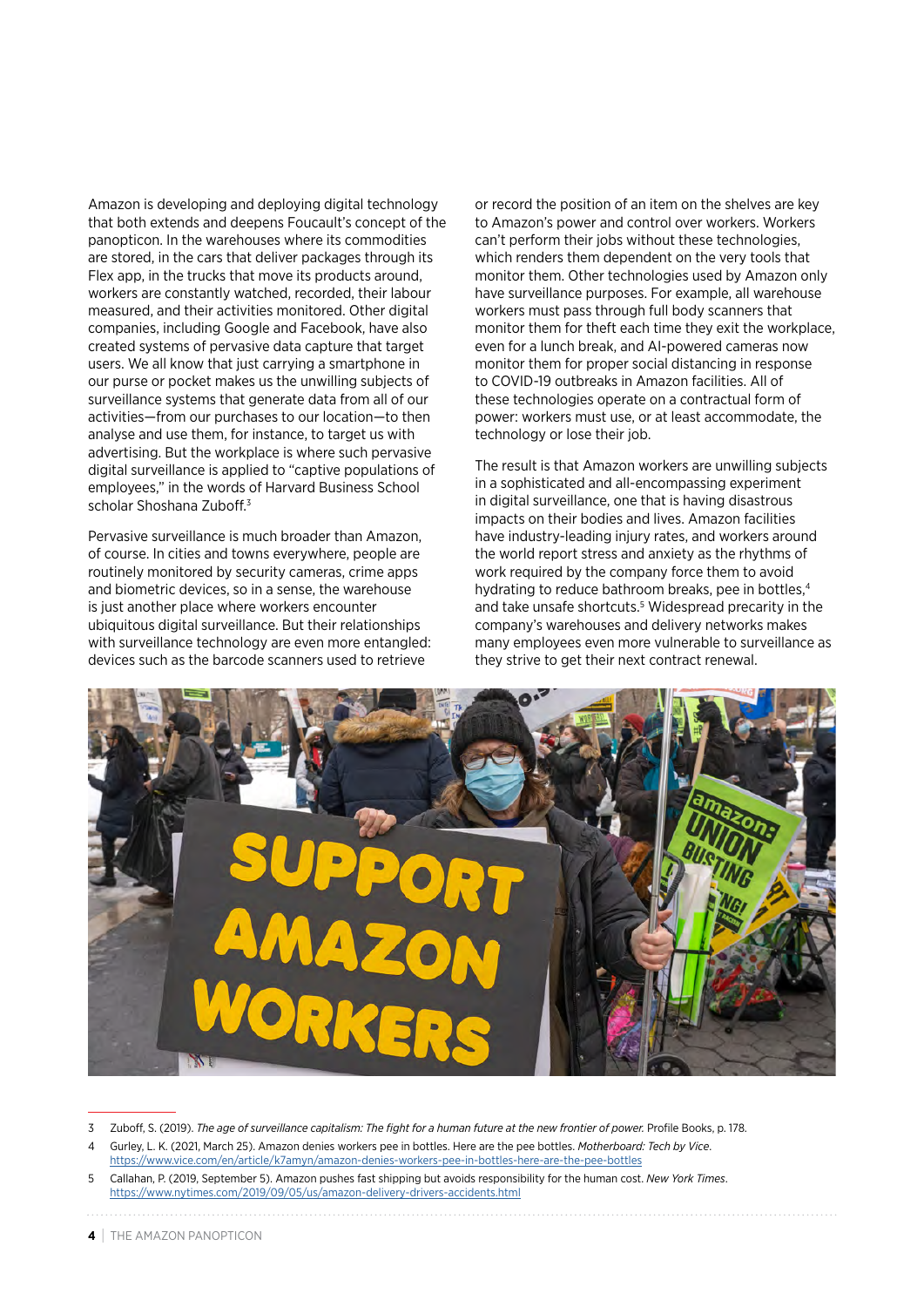

Race is also deeply embedded in Amazon's algorithmic surveillance systems. The company employs a highly diverse workforce in many countries, which it subjects to an extreme version of the surveillance practices that have historically impacted Black people, Indigenous people, and people of colour to a disproportionate degree—and continue to do so. Anti-Blackness in particular is a key factor in the ways that "surveillance is practiced, narrated and enacted," as theorist Simone Browne writes,<sup>6</sup> and its techniques of monitoring and control prefigured contemporary surveillance regimes.

This positions Amazon at the forefront of innovation in digital surveillance technologies, which expand and hone the scientific management principles Frederick Taylor unleashed in 1911.<sup>7</sup> The company has described itself as an "invention machine," and indeed, it spends billions of dollars every year on research and development—over US\$40B in 2020.<sup>8</sup> This spending has helped Amazon Web Services become the global leader in cloud computing; it has also helped build a laboratory where new surveillance technologies have been introduced and tested since the company's expansion in the mid-2000s: the Amazon workplace.

More recently, Amazon's surveillance strategies are expanding beyond its warehouses: delivery drivers are monitored through their phone apps as well as AIpowered cameras installed in their cars; customers are surveilled through Alexa, as the virtual assistant records and analyses their private conversations; data are collected every time they use the company's websites to buy something; and security service Ring monitors

their neighbors. Even unsuspecting citizens are subject to the surveillance technology Amazon sells to law enforcement and immigration agencies, such as its AI-driven facial recognition systems, or to consumers, such as the "smart" cameras they can use to surveil the space around their homes. Amazon is investing heavily in technological development to tighten its grip on workers by expanding its digital panopticon: patents it owns reveal the company's plans to introduce new surveillance technologies, from augmented reality goggles to digital wristbands that track employees' movements.

Technology makes Amazon's promises of increasingly fast delivery possible, but it also enables and maintains the company's control over workers. Workers are monitored not only to ensure they keep up with the unreasonable production rates required by their jobs, but also for the purpose of political control. Job ads posted to the corporate hiring website *www.amazon. jobs* in 2020 advertised positions for analysts with prior experience in the military or law enforcement to gather intelligence on "labour organizing threats against the company."9 Warehouse managers are trained to watch for labour organizing: Amazon teaches them to keep tabs on employees who talk about "living wages," for instance.10 Internal Amazon documents leaked to the press revealed that the company is monitoring the social media pages workers use to organize, and that management and private security guards are spying on unions. The constant deployment of ever more intrusive technologies sends a clear message to Amazon workers: you are being watched and dissent will not be tolerated.

There is no other way to put it: Amazon's digital surveillance panopticon is a grave threat to workplace democracy and workers' rights. Amazon workers around the world are well aware of this problem, and also well aware of the political control that is exerted over them by the omnipresent surveillance technology deployed by the company. And they are fighting back, including the struggle against employee monitoring in the demands raised in protests, strikes, and unionization campaigns across Amazon's global fulfillment network. We hope this guide will help workers, labour organizations and policymakers to better understand the technologies that comprise the Amazon panopticon so that they can be challenged through legislation, collective bargaining, and action.

<sup>6</sup> Browne, S. (2015). *Dark matters: On the surveillance of Blackness*. Duke University Press, p. 9.

<sup>7</sup> For a historical positioning of the phenomenon and its recent digitization see Rosenblat, A., Kneese, T., & Boyd, D. (2014). Workplace Surveillance. *Open Society Foundations' Future of Work Commissioned Research Papers*. <http://dx.doi.org/10.2139/ssrn.2536605>

<sup>8</sup> Macrotrends. (2021). *Amazon research and development expenses 2006-2021 | AMZN*. <https://www.macrotrends.net/stocks/charts/AMZN/amazon/research-development-expenses>

<sup>9</sup> The ad is still visible at<https://web.archive.org/web/20200901125940/https://www.amazon.jobs/en/jobs/1026060/intelligence-analyst>

<sup>10</sup> Whole Worker. (2019, June 22). *Amazon's Union-Busting Training Video (LONG VERSION) [Video].* YouTube. <https://www.youtube.com/watch?v=uRpwVwFxyk4>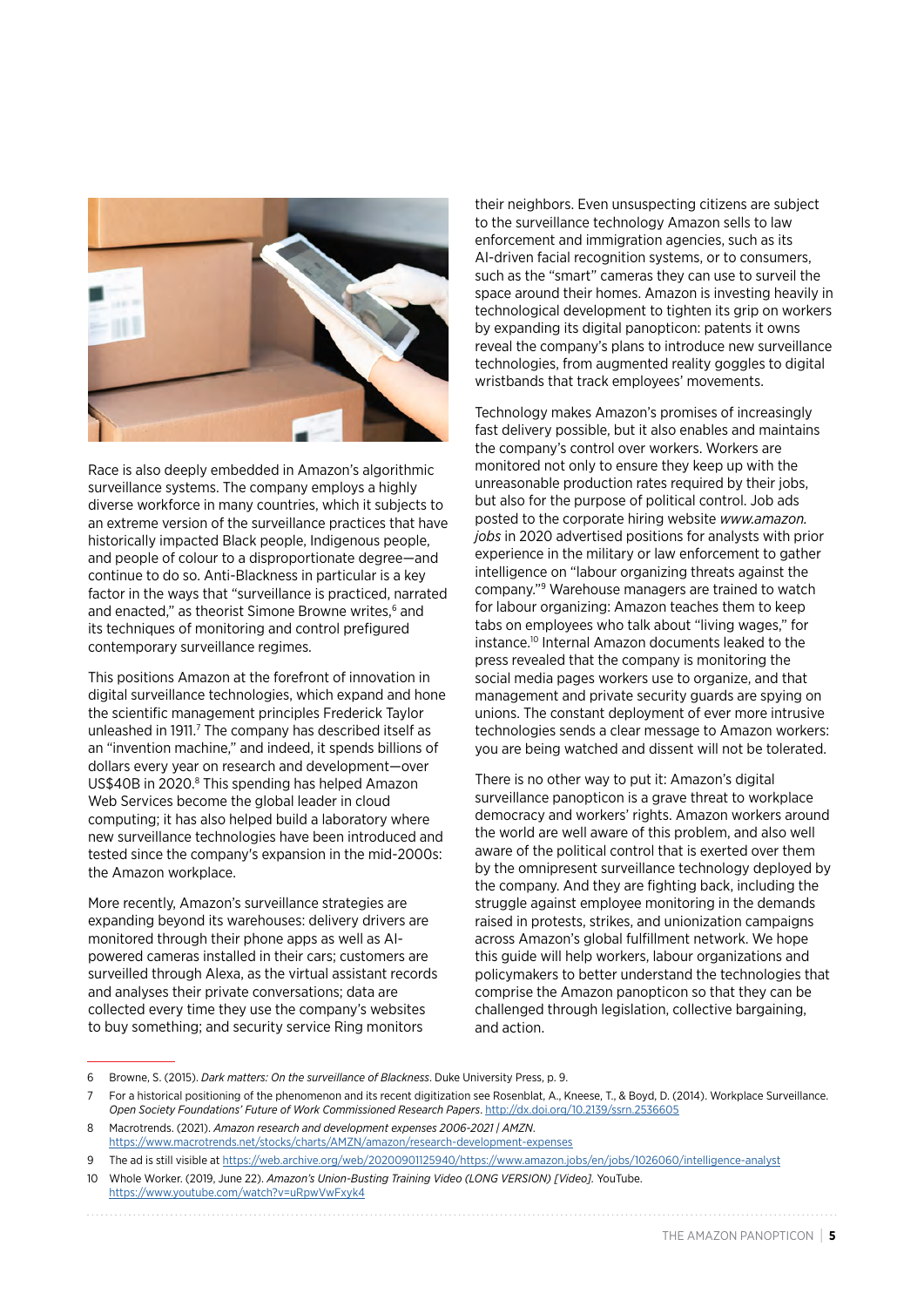# **IN THE WAREHOUSE**

### **MONITORING PRODUCTIVITY:**

### **SCANNERS AND ADAPT**

Workers' performance is continuously monitored in Amazon's warehouses. In order to fulfill its promise of fast and smooth delivery, the company uses surveillance to force its employees to work faster and harder.

Amazon's scanners and computers are at the core of the company's warehouse management system and serve as a surveillance interface between workers and management. At the start of every shift, employees in most fulfillment centers log into Amazon's algorithmic system with a handheld barcode scanner, or with a computer placed in their workstation. Tools like the scanner assign them tasks (go to aisle X and pick item Y), read the information encoded in the barcodes of the products Amazon sells, and are used to monitor workers' every move inside the warehouse.

Since each individual worker logs into the system through a specific device, Amazon's management can track their productivity rate. For example, devices like the barcode scanner feed data to the Associate Development and Performance Tracker (ADAPT), software that tracks workers' productivity and identifies how quickly they perform assigned tasks, such as locating, scanning, or packing. ADAPT tracks workers' ability to meet their quotas—the number of tasks they are supposed to perform per hour. The system also tracks ToT or "Time off Task," which means time when the worker is logged off their device for lunch or bathroom breaks. Exceeding a certain threshold of ToT generates "ToT points," and workers who accumulate too many are subject to warnings and, if precarious, risk non-renewal of their contracts. Workers have reported that the system has been used to automatically terminate workers through messages sent through the barcode scanner.

The monitoring of worker performance is one of the most problematic aspects of work in Amazon warehouses. Data generated by systems like ADAPT are used to push workers to increase their speed. This drives phenomena like the so-called "Amazon pace," that is, walking as fast as possible to retrieve or store more items. These unreasonable rhythms of work contribute to Amazon's injury rates, which are much higher than the industry average.<sup>11</sup> Women and pregnant people are disproportionately impacted by a system that counts bathroom breaks against ToT.12 Precarious seasonal

workers hired by staffing agencies are especially vulnerable to this type of surveillance. Indeed, they know that their productivity may determine their ability to get their next contract renewal. Workers have also reported that management sometimes posts ToT scores for the entire warehouse to see, thus singling out workers and creating public pressure to perform faster.



"It's very simple, you see a line for stowing or picking [on the screen], and if there is a gap in the line you can see if the worker has gone to the bathroom or has taken a break. You can also see how many pieces per hour he's doing, in which hours he was faster."

Italian Amazon Warehouse Worker.13

<sup>11</sup> Evans, W. (2020, September 29). How Amazon hid its safety crisis. *Reveal*.<https://revealnews.org/article/how-amazon-hid-its-safety-crisis/>

<sup>12</sup> Gurley, L. K. (2020, October 7). Pregnant Amazon employees speak out about nightmare at Oklahoma warehouse. *Motherboard: Tech by Vice*. <https://www.vice.com/en/article/akzxpe/pregnant-amazon-employees-speak-out-about-nightmare-at-oklahoma-warehouse>

<sup>13</sup> Quoted in Delfanti, A. (Forthcoming 2021). *The warehouse. Workers and robots at Amazon*. Pluto.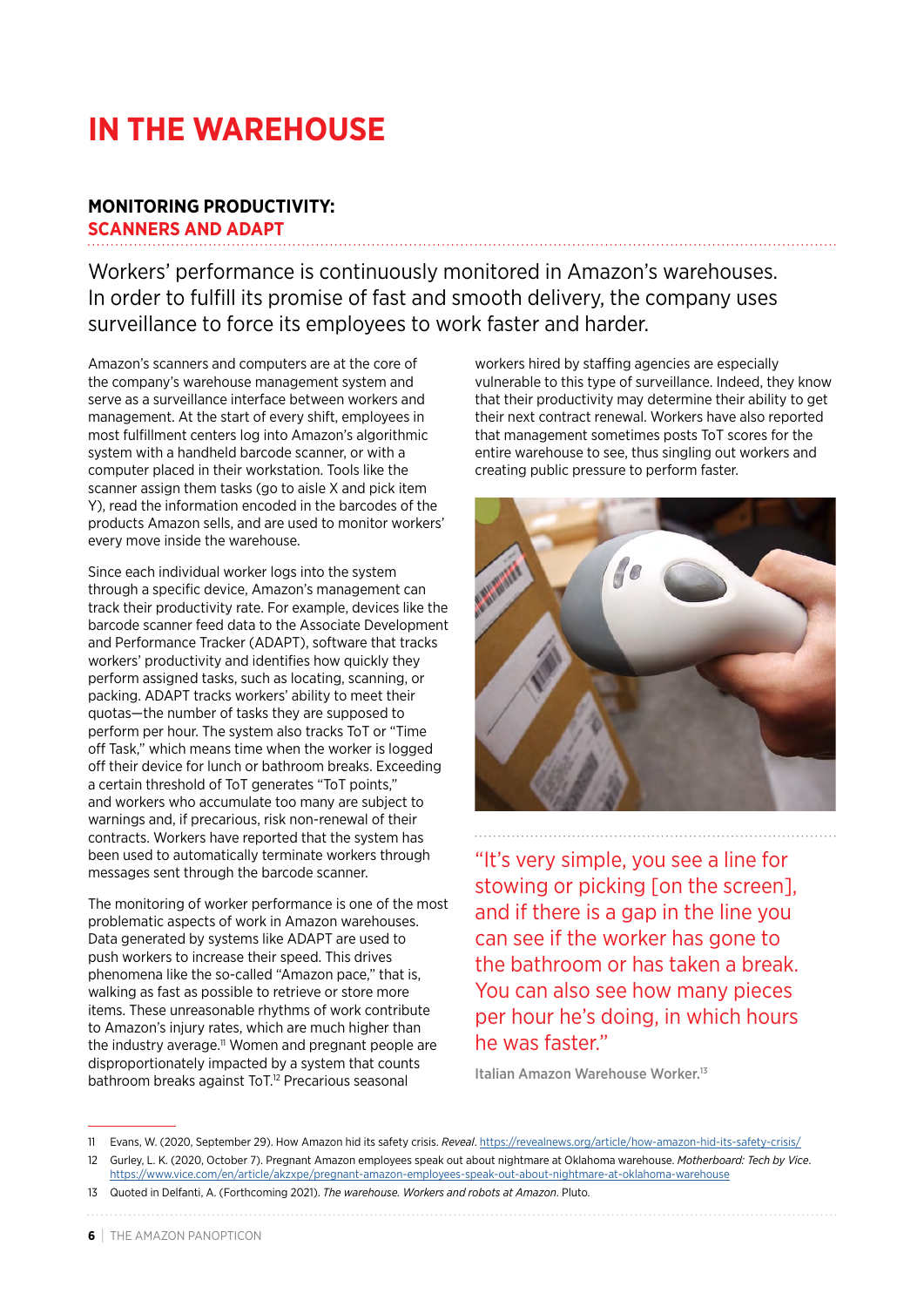### **IDEOLOGICAL CONTROL: CONNECTIONS**

Scanners and other devices aren't just used to quantify worker's output. They are also used by Amazon as tools for ideological control.

In 2018, Amazon launched Connections, a daily employee survey program that requires Amazon workers to respond to at least one question per day—allegedly confidentially—that appears on the screens of their devices. The program was developed by the company's Human Resources division to evaluate employees' job satisfaction, but many workers fear that it is also used for workplace surveillance.

The company describes its "Connections" program as a "real-time, company-wide employee feedback mechanism designed to listen to and learn from employees at scale to improve the employee experience. Each day Connections questions are delivered to every Amazon employee on a computer, a workstation device, or a hand scanner."14 In 2020, Amazon claimed to receive over half a million responses daily, in 21 languages, from employees in more than 50 countries.<sup>15</sup>



Testing is ubiquitous during warehouse shifts. The company states that Connections "analyzes response data and provides insights to managers and leaders to review and take actions as they uncover issues or see opportunities to improve."16 Many workers instead report feeling that what is tested is their compliance with Amazon's workplace culture, although the company frames Connections and similar programs as tools for worker empowerment. The use of polling systems like Connections through devices like the barcode scanner is also troubling in relation to privacy. Workers are polled after logging into the system; thus, they are not guaranteed that their feedback will not be made available to supervisors or associated with their identity.

"I'm stunned. 18% of the people did not give a positive response to an obviously loaded question that might threaten their company prospects? You respond to the question after logging in, so it's not like they don't know who you are." American Amazon warehouse worker.

American Amazon warehouse worker.<sup>17</sup>

<sup>14</sup> *Employee Engagement*. (2021). Amazon Sustainability. Retrieved May 25, 2021, from <https://sustainability.aboutamazon.com/people/employees/engagement>

<sup>15</sup> *Employee Engagement*. (2021). Amazon Sustainability. Retrieved May 25, 2021, from <https://sustainability.aboutamazon.com/people/employees/engagement>

<sup>16</sup> *Employee Engagement*. (2021). Amazon Sustainability. Retrieved May 25, 2021, from <https://sustainability.aboutamazon.com/people/employees/engagement>

<sup>17</sup> Anonymous. (2017). Working for Amazon: Better than sex, worse than hell (Part 1). *Naked Capitalism*.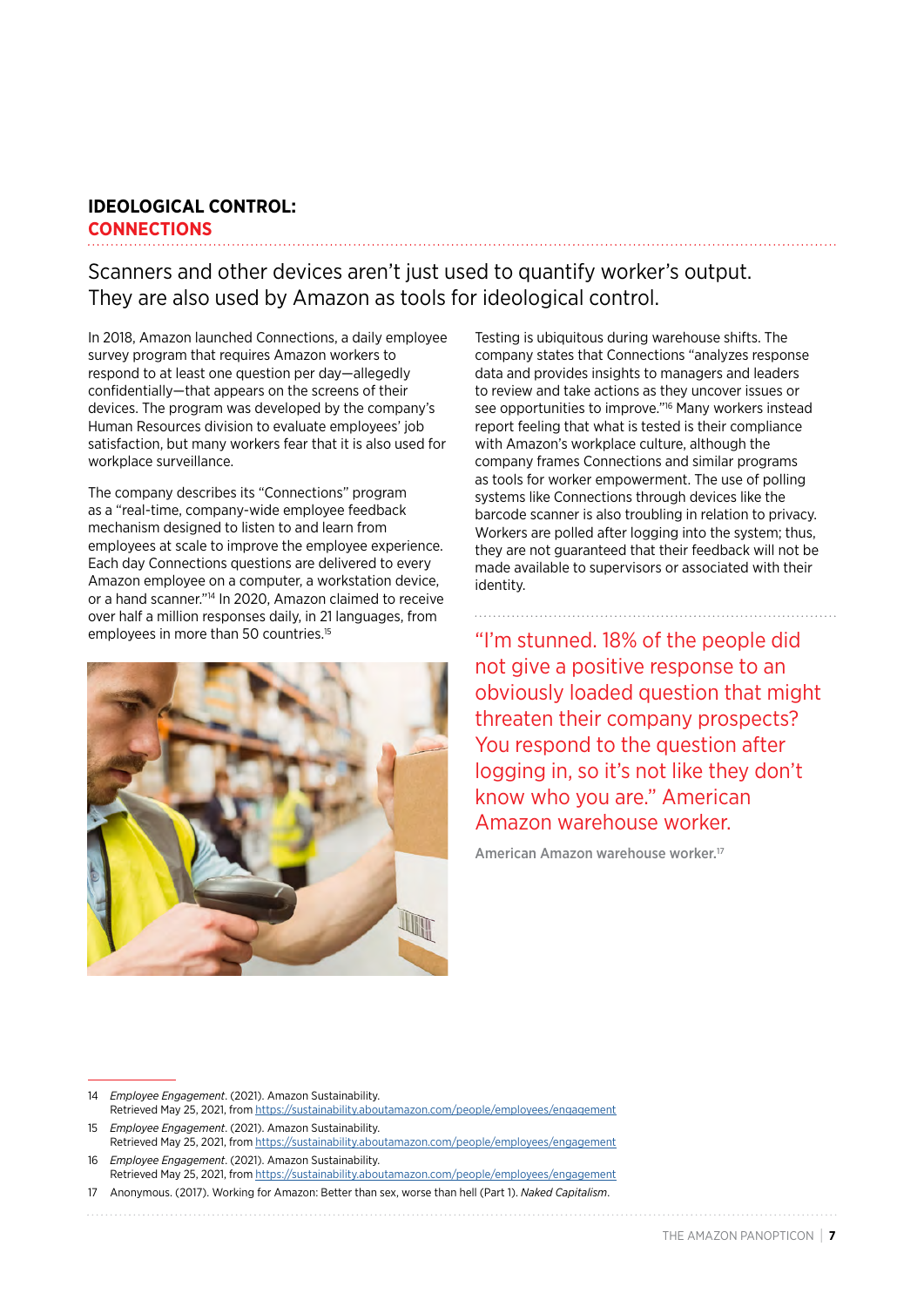### **AUTOMATING SOCIAL DISTANCING:**

#### **DISTANCE ASSISTANT**

The COVID-19 pandemic has prompted Amazon to introduce further surveillance in its warehouse. As it does with other health and safety issues, the company has proposed a technological solution to a social and political problem.

As the first wave of the COVID-19 pandemic waned in 2020, Amazon unveiled Distance Assistant: an open source, AI-driven system designed to monitor and enforce social distancing at its warehouses in the United States, and around the world. The system also generates data that Amazon can use to modify its workplaces or, more accurately, surveil the movements of its workers.

Inspired by radar speed check signs, Distance Assistant consists of a television screen, depth sensors and an AI-enabled camera, which are installed in high-traffic areas of Amazon warehouses. The cameras track the physical movements of workers in real time as they move through the warehouse. When they pass by the television screen, workers see themselves surrounded by green "augmented reality" circles when they maintain two meters of distance from each other and red when they do not, reminding them that literally their every move is being tracked and translated into data.



Amazon describes the Distance Assistant as a "magic mirror," which is meant to give the device a playful if somewhat surreal quality. However, it is also a public relations strategy, which followed criticism of the company's failure to protect workers from COVID-19 infection and a lawsuit filed by warehouse employees who alleged that Amazon in fact required them to violate social distancing protocols.<sup>18</sup> The Distance Assistant is part of a "facade of compliance," and a poor substitute for what Amazon workers have demanded since the start of the pandemic: reasonable work rates, decent wages and health benefits, adequate sick leave and full implementation of public health measures.<sup>19</sup> Instead, the platform is a reminder that workers are subjected to continuous surveillance by a company that refuses to disclose how many of its employees have been infected with the coronavirus to date.<sup>20</sup>

"Looking forward to getting barked at by a computer in the checkout line about standing too close."

Reddit user, r/aws.21

<sup>18</sup> Eidelson, J., & Soper, S. (2020, June 3). Amazon workers sue over virus brought home from warehouse. *Bloomberg*. <https://www.bloomberg.com/news/articles/2020-06-03/amazon-warehouse-employees-sue-over-virus-brought-home-from-work>

<sup>19</sup> Statt, N. (2020, June 3). Amazon warehouse workers sue over risk of COVID-19 infection. *The Verge*. <https://www.theverge.com/2020/6/3/21279740/amazon-sued-nyc-warehouse-workers-covid-19-coronavirus-safety-measures>

<sup>20</sup> O'Brien, S. A. (2020, October 1). Amazon said nearly 20,000 workers got coronavirus. *CNN Business*. <https://www.cnn.com/2020/10/01/tech/amazon-covid-cases/index.html>

<sup>21</sup> lilhotdog. (2021, April). *Looking forward to getting barked at by a computer in the checkout line about standing too close* [Comment on the online forum r/aws]. Reddit. [https://www.reddit.com/r/aws/comments/hdeaqy/amazon\\_introduces\\_distance\\_assistant\\_the\\_companys/](https://www.reddit.com/r/aws/comments/hdeaqy/amazon_introduces_distance_assistant_the_companys/)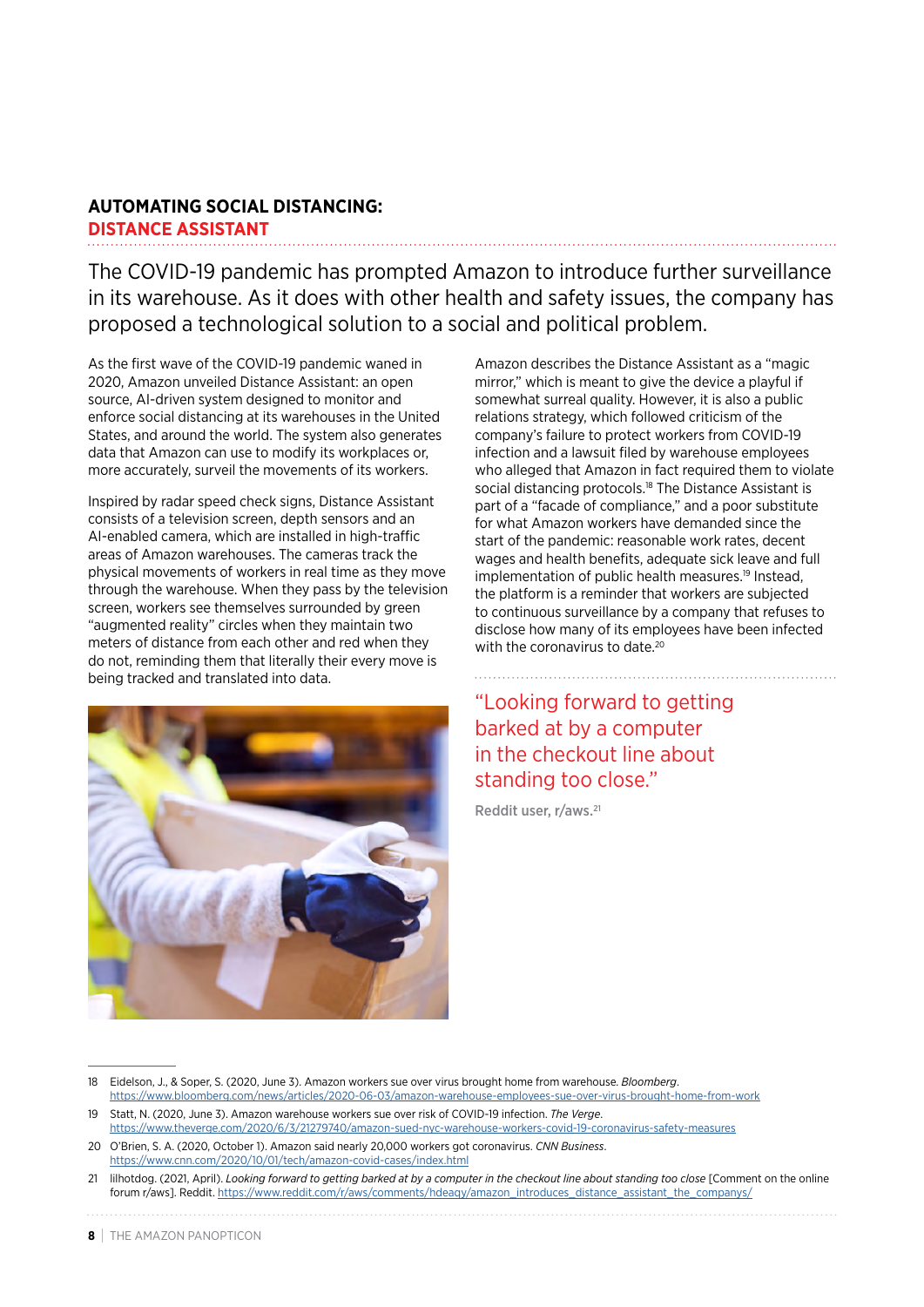#### **SELLING SURVEILLANCE: PANORAMA**

Businesses everywhere are adopting Amazon's panoptic surveillance strategies. Panorama is sold to companies across the globe, allowing them to transform their everyday surveillance tactics according to Amazon standards.

The Amazon Web Services (AWS) Panorama Appliance is a hardware device that adds machine learning capabilities to standard internet protocol (IP) connected cameras.22 Panorama is used to analyze videos within a company's existing network, in real time, without the data ever leaving the premises. This is a convenient workaround in organizations—and countries—that have adopted stricter data governance regulations.

AWS is marketing Panorama for industrial applications and workplace safety and promotes the device as a way for companies to automate the surveillance of COVID-19 related infractions such as failure to wear personal protective equipment or maintain social distancing. However, the computer vision models the device uses can be trained to monitor video feeds for any unusual activity. And, when paired with the Panorama Software Development Kit, third-party device manufacturers can build all manner of Panorama-enabled devices and train them for virtually any purpose.



Like other Amazon devices aimed at the wider market, Panorama has already been tested in the company's warehouses. As labour organizers and other critics have noted, Amazon's workers can easily be monitored for "unusual" activities like leaning in to speak to each other privately or distributing pamphlets and other organizing materials.23 Further, marketing Panorama as a device that is intended to promote workplace safety and prevent the transmission of COVID-19 provides the company with moral cover for other deeply unethical uses of the technology. By automating the already ubiquitous surveillance of workers, Amazon extends the reach of traditional video surveillance—and its own panopticon in ways that are now transmissible to other workplaces, and their workers.

"Walmart did get a lot of heat for its labor practices, but I think it has been supplanted by Amazon. Amazon has taken spying on workers and trying to understand workforce behavioural trends or predictions to the next level."

lain Gold, a director with the Teamsters.<sup>24</sup>

<sup>22</sup> Shieber, J. (2020, December 1). AWS announces Panorama, a device that adds machine learning technology to any camera. *Tech Crunch*. <https://techcrunch.com/2020/12/01/aws-announces-panorama-a-device-adds-machine-learning-technology-to-any-camera/>

<sup>23</sup> Schreiber, E. (2020, December 11). Amazon Web Services offers companies new tools for spying on workers. *World Socialist Web Site*. <https://www.wsws.org/en/articles/2020/12/12/awsm-d12.html>

<sup>24</sup> Palmer, A. (2020, October 24). How Amazon keeps a close eye on employee activism to head off unions. *CNBC*. <https://www.cnbc.com/2020/10/24/how-amazon-prevents-unions-by-surveilling-employee-activism.html>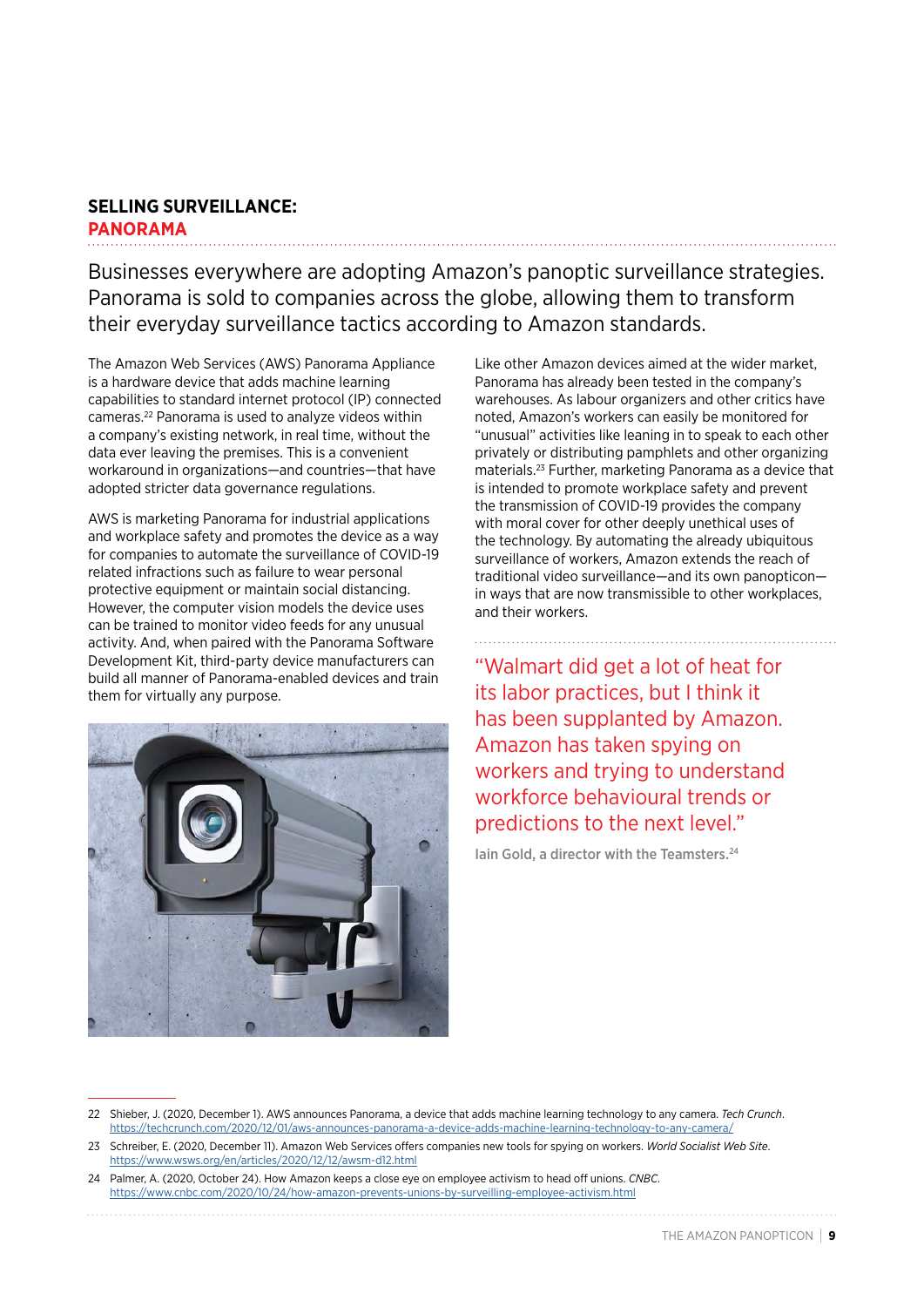# **IN TRANSIT**

#### **NAVIGATING SURVEILLANCE: DELIVERY APPS**

The couriers and truckers who deliver packages for Amazon aren't exempt from its digital panopticon. While Amazon promotes its "gig economy" delivery jobs as being flexible and easy, what the company doesn't advertise are the widespread surveillance tactics that are embedded in delivery apps.

Amazon's delivery workers must download either the Flex or Relay apps, which function as the primary interface between them and the company. Flex is used by the gig economy drivers whom Amazon misclassifies as independent contractors. Relay is a similar app used by truckers who work for subcontracted parcel delivery firms that are part of Amazon's Delivery Service Partner (DSP) program. All drivers are expected to install and use a third app called Mentor, which monitors and rates their driving behaviours.

Used for last mile delivery, Flex is how the drivers who bring packages to customers' doors do everything from sign up to work for Amazon to receive their earnings. The app schedules 2–6-hour delivery blocks and provides pick-up location and navigation information. Flex and Mentor work in tandem to ensure that workers are surveilled throughout their shifts, for example, by tracking their location and the time they spend on each delivery. Drivers are also pitted against each other, as the apps show them how they stack up against other workers. Mentor even monitors the worker's phone usage, tracking calls made or texts sent. Workers have reported that whether they receive or reject an incoming call, Mentor logs it as an infraction.25

Like Uber or Deliveroo, gig economy apps like Flex enable Amazon to use an army of precarious workers to provide delivery services to its customers, while offloading the costs of vehicles, maintenance, gas, insurance, moving equipment and health care. It also facilitates the continuous surveillance of drivers and increases the tempo of their work shift to unreasonable levels, while often paying them less than minimum wage for their labour.



"[The app] stresses me out. I'm constantly staring at it and thinking someone at Amazon is constantly watching me drive."

American Amazon Driver.26

<sup>25</sup> Palmer, A. (2021, February 12). Amazon uses an app called Mentor to track and discipline delivery drivers. CNBC. <https://www.cnbc.com/2021/02/12/amazon-mentor-app-tracks-and-disciplines-delivery-drivers.html>

<sup>26</sup> Alimahomed-Wilson, J. (2021, February 9). Surveillance, stress, and no bathrooms: Life as an Amazon driver. Labor Notes. <https://labornotes.org/2021/02/surveillance-stress-and-no-bathrooms-life-amazon-driver>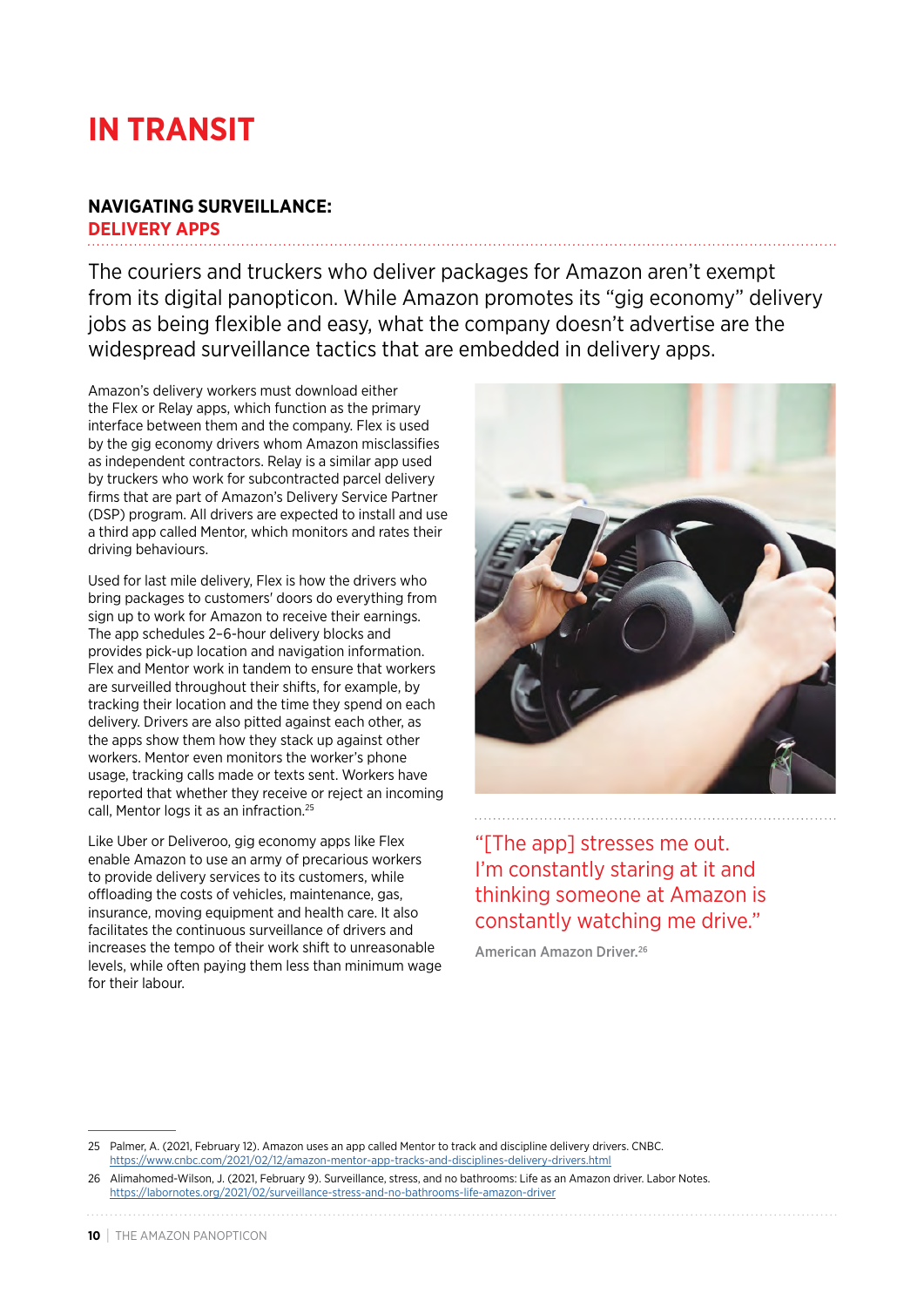#### **EYES ON THE ROAD: DRIVERI CAMERAS**

If the apps that track their position and speed were not enough, drivers working for Amazon are surveilled visually too.

In February 2021, Amazon announced their partnership with Netradyne, a fleet management software company that produces video telematics systems. Amazon plans to install one of these systems, called Driveri, in their fleet of Amazon-branded delivery vans.

Driveri uses AI-equipped cameras to surveil the driving habits of delivery workers from the moment they turn on their engines until they finish their shifts. The camera, which is mounted near the rearview mirror, monitors both the road and the inside of the vehicle, and can only be disabled when the engine is turned off. The system doesn't record audio or have a live view option but will issue audio alerts that accuse drivers of "distracted driving," for example, when it catches the worker picking up their phone (even if they are picking it up to use Flex). It then rates the driver on their driving behaviours in real time and submits the data to fleet managers.

Both Amazon and Netradyne describe Driveri as a "fleet safety platform," but it is also a harvester of biometric data. In fact, a recent Twitter leak<sup>27</sup> revealed that drivers would have to consent, in writing, to the use of Driveri for this purpose or risk losing their jobs.<sup>28</sup> The announcement, sent out via the Flex app, indicates that the internal and external cameras operate while the ignition is on and for up to 20 minutes after it is switched off. The consent form also states that Driveri may be used to confirm driver identity and connect to their account. Workers and journalists alike, however, have stressed that in-cab surveillance systems are about far more than driver identity and account functionality: the AI-equipped technology surveils workers constantly, as if they weren't already under immense pressure to work faster. For instance, some workers report that they feel obligated to break traffic laws in order to meet targets.29 Other workers have stated online that they plan to cover the camera with duct tape in a desperate attempt at resisting this form of surveillance.



### "[Driveri] raises important privacy and worker oversight questions that Amazon must answer."

Five U.S. Senators in a letter addressed to Amazon.30

<sup>27</sup> Gurley, L. K. [@LaurelKGurley]. (2021, March 22). Amazon delivery drivers in the US have until tonight to sign this consent form for Amazon to collect their biometric info and use AI-cameras that monitor their location and movement. If they don't sign, they lose their jobs [Tweet]. Twitter. <https://twitter.com/LaurenKGurley/status/1374114988391022606>

<sup>28</sup> Gurley, L. K. (2021, March 23). Amazon Delivery Drivers Forced to Sign 'Biometric Consent' Form or Lose Job. *Motherboard: Tech by Vice*. <https://www.vice.com/en/article/dy8n3j/amazon-delivery-drivers-forced-to-sign-biometric-consent-form-or-lose-job>

<sup>29</sup> Callahan, P. (2019, September 5). Amazon Pushes Fast Shipping but Avoids Responsibility for the Human Cost. *New York Times*. <https://www.nytimes.com/2019/09/05/us/amazon-delivery-drivers-accidents.html>

<sup>30</sup> Palmer, A. (2021, March 3). Senators question Amazon about using cameras to monitor delivery drivers. *CNBC*. <https://www.cnbc.com/2021/03/03/senators-question-amazon-about-cameras-monitoring-delivery-drivers.html>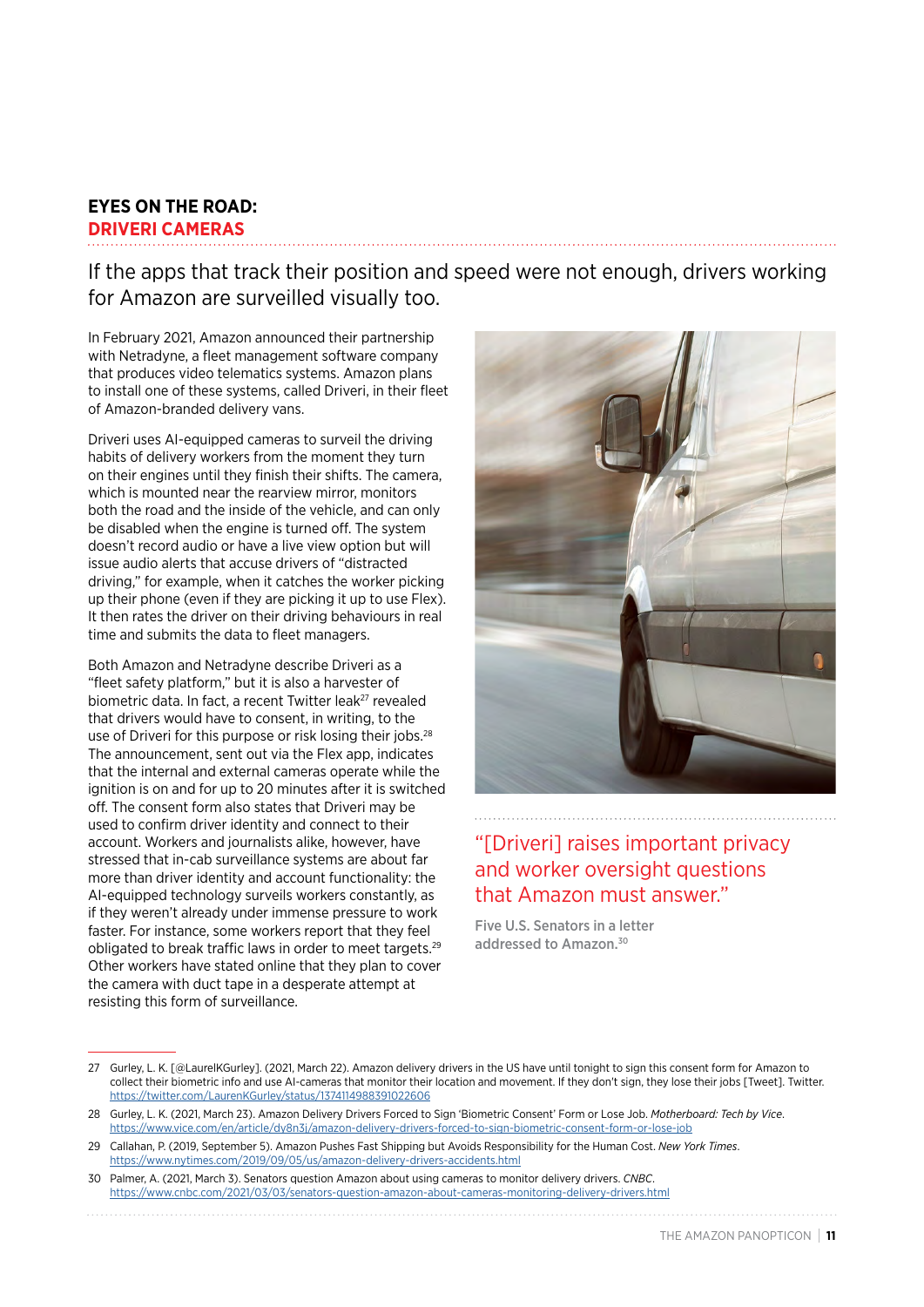# **EXTENDING CONTROL**

### **MAPPING LABOUR ORGANIZING:**

**SPOC**

After acquiring organic food chain Whole Foods in 2017, Amazon introduced a new surveillance technology to its workplaces. To keep workers in check, it generates "heat" maps and other types of data visualization that highlight problematic workplaces, such as those at risk of union activity.

Amazon's GeoSPatial Operating Console (SPOC) is a software system that consolidates and visually maps data collected by Amazon's Human Resources department, Global Intelligence Unit and Global Intelligence Program. A February 2020 internal company memo requesting funding and staff for the system was leaked to Vox Media's Recode.<sup>31</sup> and SPOC appears to have been in operation by April 2020, when it was used to create heat maps of labour organizing activity at Amazon's subsidiary Whole Foods.<sup>32</sup> In October 2020, Amnesty International released a public statement expressing alarm at Amazon's surveillance of labour organizers using SPOC and other union-busting methods.<sup>33</sup>

SPOC is designed to help Amazon monitor a wide range of potential threats to its operations, including severe weather events, local crime rates, opioid usage and, especially, labour organizing.<sup>34</sup> According to Recode, about half of the data sets referenced in the February 2020 memo are related to unions: e.g., "Whole Foods Market Activism/ Unionization Efforts," "union grant money flow patterns," and "Presence of Local Union Chapters and Alt labour Groups." A company whistleblower has since linked SPOC to the targeted surveillance of Amazon employee listservs dedicated to Black and Muslim networking and climate change activism.35

Apparently in operation at hundreds of Whole Foods and Amazon warehouse locations across the United States, SPOC focuses on external risks (e.g., the number of charges filed with the National Labour Relations Board and the percentage of families within the store's zip code that live below the poverty line<sup>36</sup>), store risks (a "diversity index" that indicates the racial and ethnic identity of employees $37$ ), and team member sentiment (results from surveys and monitored listservs, including whether employees feel respected at work<sup>38</sup>). The system ultimately assigns each store a unionization risk score based on these factors, an unsurprising tactic considering Amazon's aggressive anti-union history.

### "They spend all this time spying on us, but don't address our complaints."

American Amazon Flex Driver.<sup>39</sup>

- 31 Del Rey, J. & Ghaffary, S. (2020, October 6). Leaked: Confidential Amazon memo reveals new software to track unions. *Vox Recode*. <https://www.vox.com/recode/2020/10/6/21502639/amazon-union-busting-tracking-memo-spoc>
- 32 Peterson, H, (2020). Amazon owned Whole Foods is quietly tracking its employees with a heat map tool that ranks which stores are most at risk of unionizing. *Business Insider*. <https://www.businessinsider.com/whole-foods-tracks-unionization-risk-with-heat-map-2020-1>
- 33 Amnesty International. (2020, October 13). *Public statement: it is time for Amazon to respect workers' right to unionize*. Amnesty.org. <https://www.amnesty.org/en/latest/research/2020/10/time-for-amazon-to-respect-workers-right-to-unionize/>
- 34 Gurley, L. K. (2020, February 10). Why Is Amazon tracking opioid use all over the United States? *Motherboard: Tech by Vice*. <https://www.vice.com/en/article/qj47b7/amazon-tracks-opioid-use-to-see-how-it-could-threaten-business>
- 35 Ghaffary, S. & Del Rey, J. (2020, September 24). Amazon employees fear HR is targeting minority and activism groups in email monitoring program. *Vox Recode*. [https://www.vox.com/recode/2020/9/24/21455196/amazon-employees-listservs-minorities-underrepresented-groups](https://www.vox.com/recode/2020/9/24/21455196/amazon-employees-listservs-minorities-underrepresented-groups-worker-dissent-unionization)[worker-dissent-unionization](https://www.vox.com/recode/2020/9/24/21455196/amazon-employees-listservs-minorities-underrepresented-groups-worker-dissent-unionization)
- 36 Peters, J. (2020, April 20). Whole Foods is reportedly using a heat map to track stores at risk of unionization. *The Verge*. <https://www.theverge.com/2020/4/20/21228324/amazon-whole-foods-unionization-heat-map-union>
- 37 Peters, J. (2020, April 20). Whole Foods is reportedly using a heat map to track stores at risk of unionization. *The Verge*. <https://www.theverge.com/2020/4/20/21228324/amazon-whole-foods-unionization-heat-map-union>
- 38 Peters, J. (2020, April 20). Whole Foods is reportedly using a heat map to track stores at risk of unionization. *The Verge*. <https://www.theverge.com/2020/4/20/21228324/amazon-whole-foods-unionization-heat-map-union>
- 39 Quoted in Gurley, L. K. (2020, March 9). 'We Are Watched to Prevent Mass Resistance': Amazon Workers Discuss Being Spied On. *Motherboard: Tech by Vice*. <https://www.vice.com/en/article/dyz9px/we-are-watched-to-prevent-mass-resistance-amazon-workers-discuss-being-spied-on>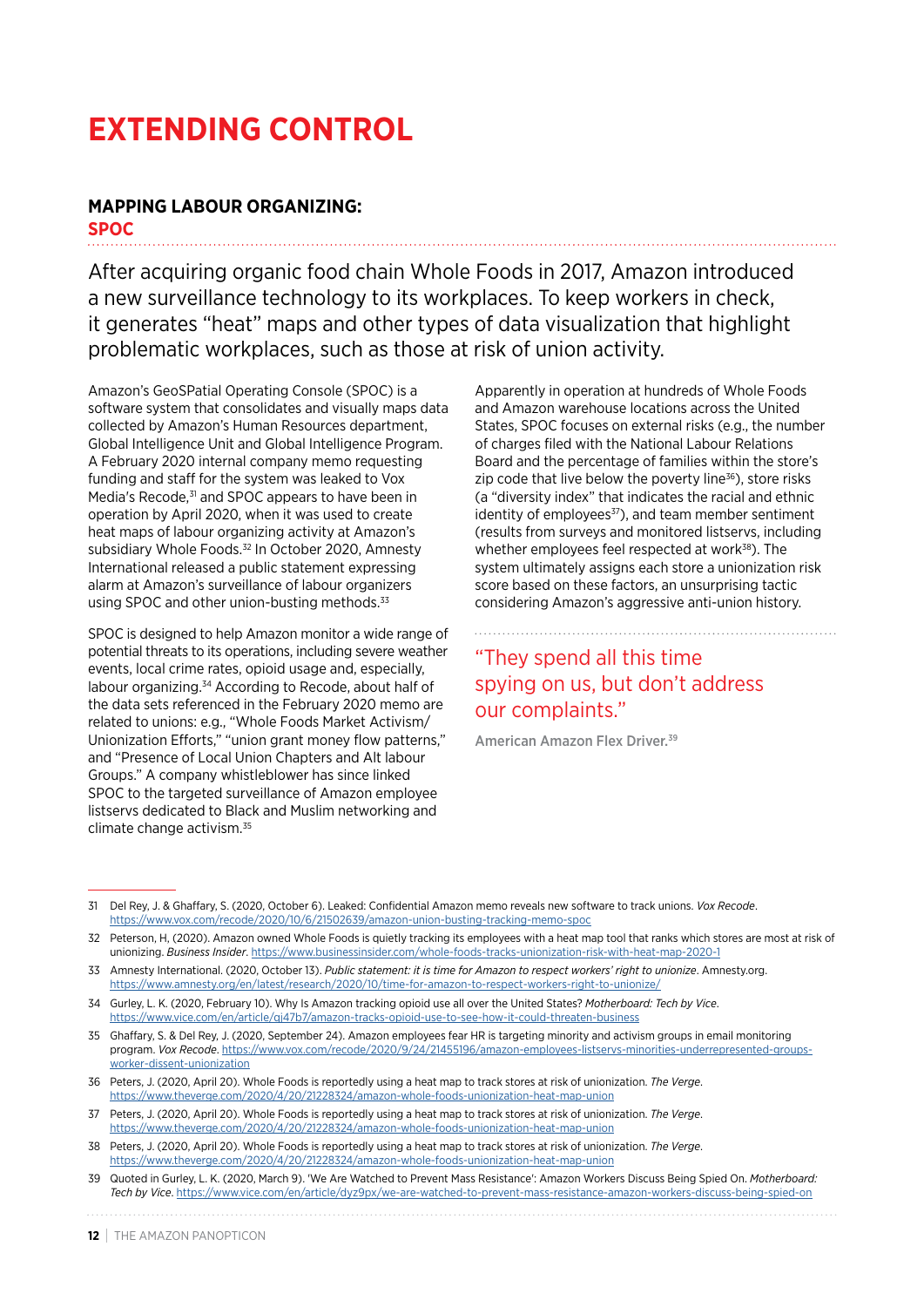### **THE PANOPTICON BEYOND THE WORKPLACE: REKOGNITION, RING**

Amazon's digital panopticon is not limited to its workers. The company sells a number of surveillance technologies to consumers, and even to law enforcement agencies.

Take Rekognition, for example. Unsuspecting citizens are tracked, identified, and catalogued using this AI-powered facial recognition technology created by Amazon and based on machine learning techniques. Law enforcement agencies across the United States use Rekognition to scan mugshots and cross-reference them with surveillance footage.<sup>40</sup> However, in response to Black Lives Matter protests, Amazon has enacted a voluntary and temporary—moratorium on the use of Rekognition by American police forces.<sup>41</sup>

For consumers, Amazon offers Ring, a "smart" surveillance system that consists of a video doorbell and other wi-fi enabled products that surveil the area around one's home. Ring is used in hundreds of thousands of American homes and is expanding its presence in Europe and other countries.42 Homeowners who install Ring are able to access the information it produces through a social media app called Neighbors, which aggregates the data collected by all Ring systems and allows users to view information about suspicious activity within a 1.5 km radius of their homes. Like the Citizen app (formerly Vigilante), Neighbors uses this data to visualize the appearance of crime.43 In the United States, more than 700 local police departments have partnered with Ring in order to access the video content generated by users. And now consumers can use Ring and other Amazon devices to share parts of their internet bandwidth with other device owners, as part of a network Amazon calls Sidewalk.44

Race-based surveillance is one of the most serious outcomes of the extension of Amazon's digital panopticon beyond the workplace. The American Civil Liberties Union (ACLU) and the U.S. Congress have found that false matches from Rekognition disproportionately affect people of colour. And although the technology is not directly used by the Immigration and Customs Enforcement (ICE) Agency, it was originally pitched to ICE45 and Amazon now provides the web hosting infrastructure for databases ICE uses to organize the detention and deportation of immigrants. In 2019, Amazon engineers protested this collaboration under the slogan "No Tech for ICE." Similarly, critics of the Ring technology have found that Ring functions within a "market of purchased safety"46 that raises concerns because it fuels the over-policing of communities of color. Yet Amazon plans to develop new forms of marketable surveillance. In a patent for a product defined as "surveillance as a service," Amazon describes a fleet of drones aimed at monitoring (paying) customer's homes for break-ins.47

"Amazon must fully commit to a blanket moratorium on law enforcement use of face recognition [...]. They should also commit to stop selling surveillance systems like Ring that fuel the over-policing of communities of color."

American Civil Liberties Union.<sup>48</sup>

<sup>40</sup> Ng, A. (2018, May 22). Amazon is selling facial recognition technology to law enforcement. *Cnet*. <https://www.cnet.com/news/amazon-is-selling-facial-recognition-technology-to-law-enforcement/>

<sup>41</sup> Dastin, J. (2021, May 18). Amazon extends moratorium on police use of facial recognition software. *Reuters*. <https://www.reuters.com/technology/exclusive-amazon-extends-moratorium-police-use-facial-recognition-software-2021-05-18/>

<sup>42</sup> Molla, R. (2020, January 21). Amazon Ring sales nearly tripled in December despite hacks. *Vox Recode*. <https://www.vox.com/recode/2020/1/21/21070402/amazon-ring-sales-jumpshot-data>

<sup>43</sup> <https://www.vox.com/2019/9/5/20849846/amazon-ring-explainer-video-doorbell-hacks>

<sup>44</sup> <https://arstechnica.com/gadgets/2021/05/amazon-devices-will-soon-automatically-share-your-internet-with-neighbors>

<sup>45</sup> Fazzini, K. (2018, December 6). *Amazon's facial recognition service is being used to scan mugshots, but it's also used to track innocuous things like soccer balls. CNBC*. <https://www.cnbc.com/2018/12/06/how-amazon-rekognition-works-and-what-its-used-for.html>

<sup>46</sup> Artist and scholar (and former Amazon FC associate) Ali, H. (2020). *Amazon's Surveillance System Is a Global Risk to People of Color*. Medium. <https://zora.medium.com/amazons-surveillance-system-is-a-global-risk-to-people-of-color-a5030a19d5e1>

<sup>47</sup> Yeturu, K., & Huddleston, H.L. (2019). Image creation using geo-fence data, *US patent 10313638*. Washington, DC: U.S. Patent and Trademark Office.

<sup>48</sup> ACLU. (2020, June 10). *ACLU statement on Amazon face recognition moratorium*. Retrieved from [www.aclu.org](http://www.aclu.org)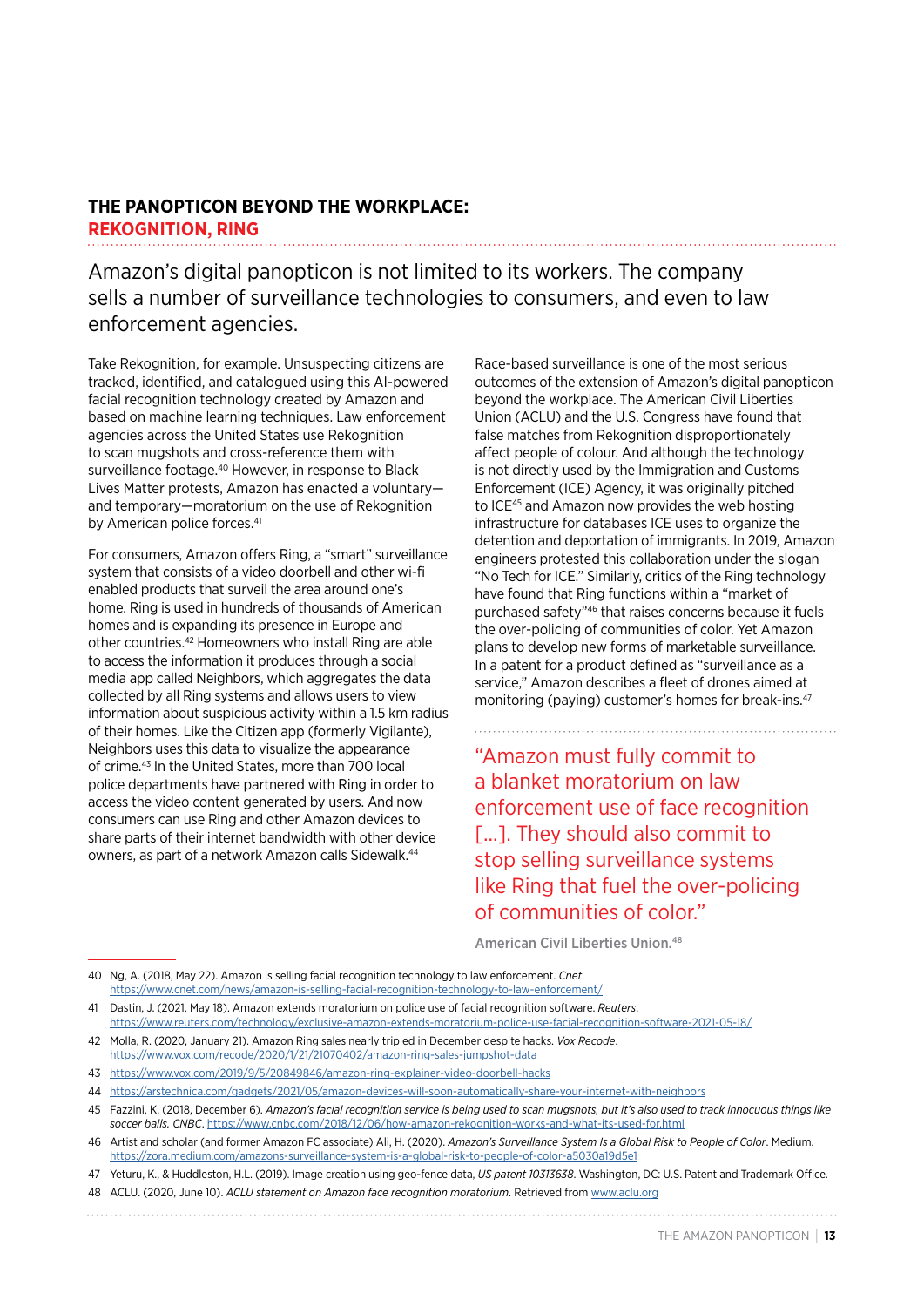### **SHAPING THE FUTURE OF WORKPLACE SURVEILLANCE: AMAZON'S FUTURE AS SEEN THROUGH PATENTS**

Surveillance by Amazon is set to become even more pervasive, as evidenced by patents for technologies the company may introduce in future to monitor workers' movements or to make them more transparent to management.

One patent owned by Amazon describes an "enhanced interaction system" between workers and supervisors.49 In the patent, a supervisor wears an augmented reality headset equipped with facial, clothing, or gait recognition. When the supervisor looks at a worker, the system recognizes them and then projects relevant information onto the natural visual field of the supervisor. According to the patent, this system will provide real-time information about the worker, such as "demographic data about the user, location data within the facility, relationships with other users, messages for the user, navigation paths through the facility, access permissions." Drawings in the patent show other kinds of information, such as the worker's "status".

Another patent that was the subject of news stories in 2018 describes a wristband or bracelet—or any wearable item that allows for sensors to be "positioned on the body of human operator"—that analyzes the position of the worker's hand in space and provides haptic feedback to speed up their labour. By vibrating in specific ways, the bracelet signals to the worker that they have placed an item in the correct bin on the shelf, thus reducing the time needed to complete the task. The main goal, as stated by the patent, is "to monitor performance of assigned tasks."50

A third patent, titled "Using Gestures and Expressions to Assist Users," targets both fulfillment centres and the automation of grocery store services. It is designed to detect expressions of emotions like frustration as workers perform their assigned tasks. If frustration is detected, or perhaps we could say algorithmically calculated, Amazon's system generates an intervention in the form of haptic, vocal, or visual feedback from an assistant, who in the patent is presented as asking, "How can I help you?" The patent leaves the nature of such an assistant open: "an associate may be dispatched to the location of the user to provide assistance. The associate may be a human or robotic system."

There is no guarantee that patents like these will be developed or deployed in Amazon warehouses. Yet they signal that Amazon invests part of its immense technological capabilities in the development of ever more sophisticated and intrusive surveillance systems.51 The augmented reality headset, the bracelet and the emotion assistant anticipate a future in which Amazon's digital panopticon further enhances management's ability to track and monitor employees in the service of boosting productivity. Amazon owns many other patents for surveillance technology. For instance, one for a miniature voice-controlled drone assistant, potentially for law enforcement applications, or wearable technologies that turn the worker into a carrier of sensors used to capture data to be fed to algorithmic systems.<sup>52</sup>

### "At this point they may as well hire actual robots."

American Amazon Associate.53

53 Quoted in Delfanti, A. (Forthcoming 2021). *The warehouse: Workers and robots at Amazon*. Pluto.

<sup>49</sup> Bettis, D., McNamara, A., Hollis, B., Étienne, F., Boyapati, P., Smith, K. J., and Jones, J. B. (2019). Augmented Reality Enhanced Interaction System, *U.S. Patent No. 10,282,696*. Washington, DC: U.S. Patent and Trademark Office.

<sup>50</sup> Cohn, J.H. (2016). *Ultrasonic bracelet and receiver for detecting position in 2d plane*. U.S. Patent No. 9881276B2.

<sup>51</sup> On Amazon's intellectual property strategies see Rikap, C. (2020). Amazon: A story of accumulation through intellectual rentiership and predation. *Competition & Change, 0*(0), 1-31. DOI: 10.1177/1024529420932418

<sup>52</sup> Delfanti, A., & Frey, B. (2021). Humanly extended automation or the future of work seen through Amazon patents. *Science, Technology, & Human Values, 46*(3), 655-682.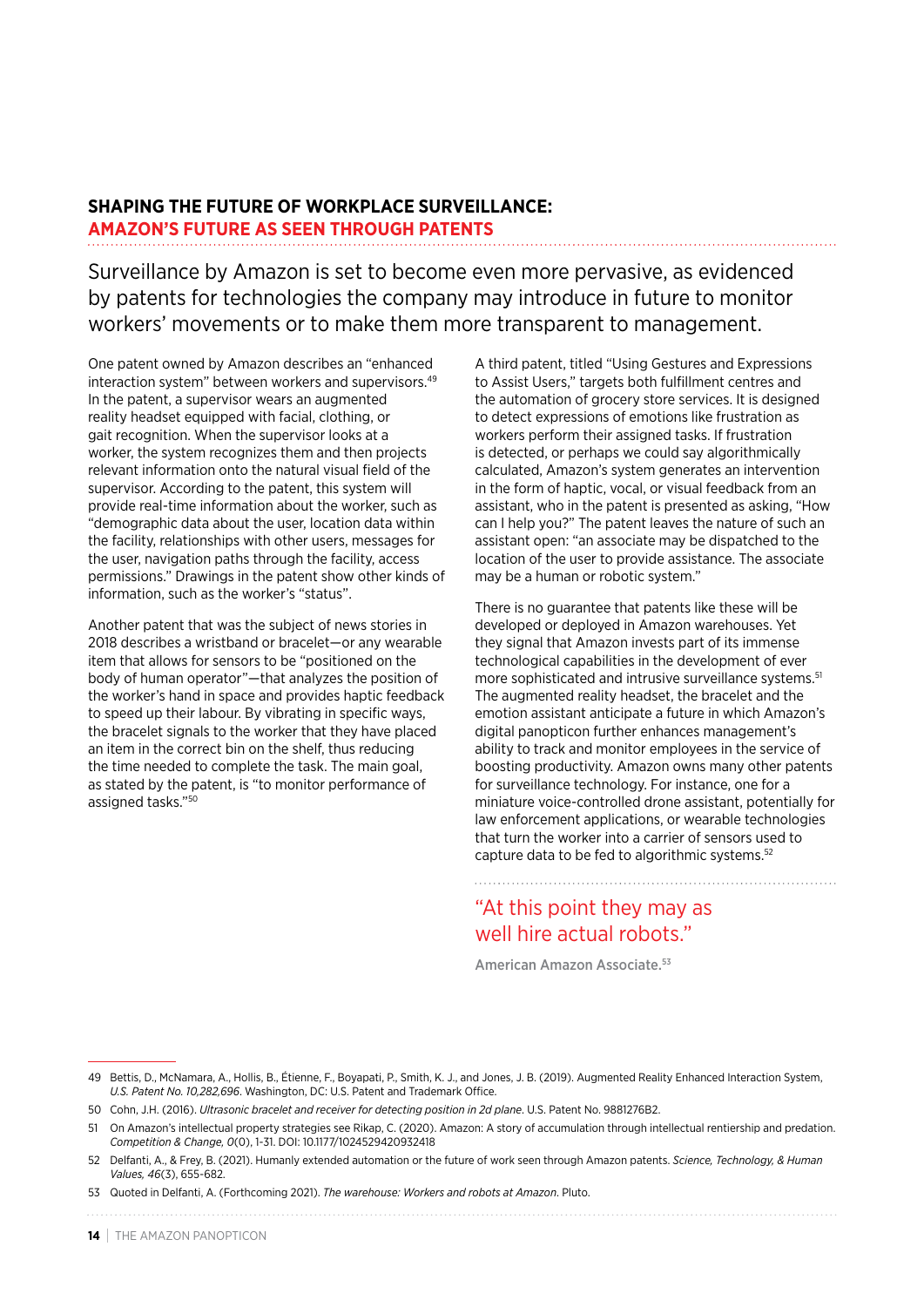## **CONCLUSIONS**

The suite of surveillance technologies Amazon has already developed, or is developing, has grown to encompass all facets of its global operations. The oceans of data Amazon collects about its workers—their productivity rates, location, driving habits, personal opinions, and health status, among others—provide the company with unparalleled amounts of information that it uses to undermine attempts by workers to unionize to improve their working conditions.

Since at least 2000, when Amazon crushed a Communication Workers of America campaign to unionize 400 customer service employees, Amazon has deployed its increasingly sophisticated data gathering arsenal against similar efforts. In addition to hiring union-busting law firms and intelligence analysts, the company marshals a constant employee surveillance and data analytics program to predict which Amazon workplaces, and individual workers, are likely to organize. It's impossible to overstate the threat such tactics pose to workers and the 21st century labour movement. By continuously designing and deploying new surveillance technologies, and by pushing the boundaries of privacy and data collection regulation, the company lowers the bar for workers, consumers, and the wider public.

While union-busting is by no means new—in fact, Amazon works with the notorious Pinkerton Agency, which has surveilled labour organizers since the late 19th century—AI-driven forms of surveillance intrude on workers' privacy and autonomy to an extent that was previously unimaginable. The exponential growth of Amazon's surveillance regime must be addressed by increasing the power of workers, collective bargaining, and new regulations if we want the workforce of the future to have any dignity at the workplace. Amazon has the power to shape how people work well beyond its warehouse walls. In fact, the model it has developed is being adopted by other firms, in logistics and in other sectors of the economy. Workplace democracy, workers' privacy, and even workers' health and safety are at stake.

New policy choices that are strong enough to counter the challenges generated by Amazon are needed if we are to stop the harms the company inflicts on workers across the globe. This report has highlighted the most problematic effects of workplace surveillance at Amazon. Now it is up to workers, their unions and policy makers to make the changes necessary to build a more just and sustainable future.

This report was authored by Alessandro Delfanti, Lilian Radovac, and Taylor Walker in June 2021.54

54 Alessandro Delfanti is an associate professor at the University of Toronto; Lilian Radovac is a researcher, organizer, and former member of the group #BlockSidewalk; Taylor Walker recently received her Master of Information from the University of Toronto.